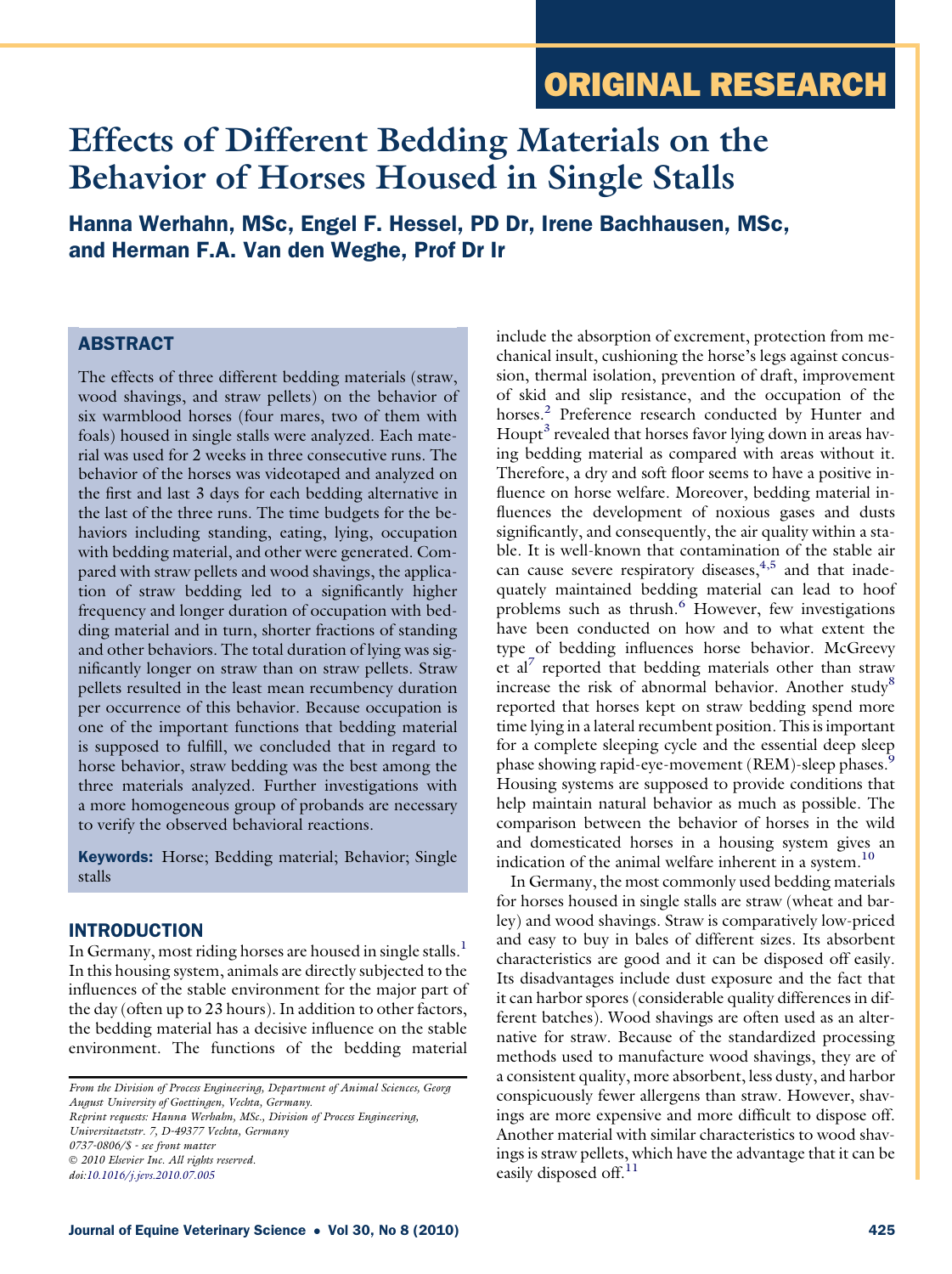For keeping the bedding clean and dry, different types of mucking out regimes are commonly used. Carrying out complete mucking on a daily basis is labor intensive and involves a high material consumption. One way to save time and reduce material consumption is to remove only the feces on a daily basis. This method has been recommended, for example, for wood shavings and straw pellets by the manufacturers. For the most labor-saving regime, only new material is added on a daily basis and complete mucking out takes place in intervals of several weeks.<sup>[12](#page-6-0)</sup>

The present investigation is based on the results that originated from an experiment the main focus of which was on the effect of popular bedding materials on the stable climate.<sup>[13,14](#page-6-0)</sup> Our objective was to determine whether and to what extent the bedding material affects the behavior of horses housed in single stalls.

#### MATERIALS AND METHODS

#### Location of the Study

The research project was undertaken in a stable in Löningen (county of Cloppenburg, Lower Saxony, Germany) in the period between January 26 and September 4, 2006. Four warmblood mares (two of them with foals) were housed in single stalls within the stable. Figure 1 shows the layout of the stable. The four windows were always kept closed; one of the doors was kept half open and the other completely open. The single stalls were separated by stone walls (height  $= 1.3$  m), with a wooden section (height  $= 1.2$  m) placed on the upper surface of the walls. In the direction of the aisle, the wall consisted of a 0.8-m stone wall with 1.4-m wooden paneling on top. Stalls 1, 3, and 4 had spaces in their wooden walls, which allowed the horses to look into the aisle. These horses were also fed (hay) from the aisle. The horses in stall 2 were fed inside the stall. Each stall was equipped with feeders for concentrates and automatic drinking troughs.

#### Animals

A 7-year-old warmblood mare (dam, D1) with foal (F1) was housed in stall 1. Stall 2 housed a 6-year-old warmblood mare (D2) with foal (F2), stall 3 housed a 5-yearold riding horse (warmblood mare; R1), and stall 4 an 18-year-old riding horse (warmblood mare; R2). The height of the adult horses ranged between 1.65 and 1.70 m. The dams weighed about 650 kg, the riding horses about 600 kg, and the foals about 230 kg.

#### Bedding Materials and Feed

The two most common bedding materials in Germany were selected for this study: wheat straw (unchaffed, length  $20-30$ cm, dry matter content 89%, water binding capacity 321%) and dust-free wood shavings (spruce wood; Goldspan, Brandenburg Com., Goldenstedt, Germany; dry matter content,



86%; water binding capacity, 316%). Additionally, use of wheat straw pellets (straw ground and made into pellets; Biolan, RWZ Rhein-Main Com., Cologne, Germany; dry matter content, 87%; water binding capacity, 419%) as a bedding material was also investigated, as it is known to cause par-ticularly small amounts of dust<sup>[13](#page-6-0)</sup> and ammonia emissions<sup>[14](#page-6-0)</sup> under environmentally-controlled conditions. Further information on the bedding materials investigated by Fleming et al has been previously published.<sup>14</sup>

On a daily basis, the horses were fed with hay (6 kg/ [mare and day]), pellets (3 kg/[mare and day]), and oats  $(1 \text{ kg}/[\text{mare and day}])$  once at 8 AM and then again at 6 PM. The pellets (Derby Zucht Derby Spezialfutter Com., Germany) contained 12.5 MJ metabolic engery (ME)/kg and 15% crude protein (CP). The oats contained 11.5 MJ ME/kg and 8.5% CP. Hay (8 MJ ME/kg and 5.4% CP) was placed inside the stall for D2 and on the floor of the aisle for the remaining three horses. The feed quality and type remained constant over the course of the experiments. The foals were nursed by their dams. Water was available at all times.

## Measurement Techniques

Four video cameras (Panasonic CCTV WV-BP 310), each with an infrared light source, were fixed on top of the wooden paneling at the back of the stalls to record the behavior of the horses. A long time recorder (Time Lapse Video Recorder AG-6040, Panasonic), multiplexer (Video Multiplexer WJ-FS 116, Panasonic), and a monitor screen to control the records were placed in a room outside the stable.

#### Experimental Design

The basic study was split into three runs, each run lasting for 6 weeks. The behavior measurements were recorded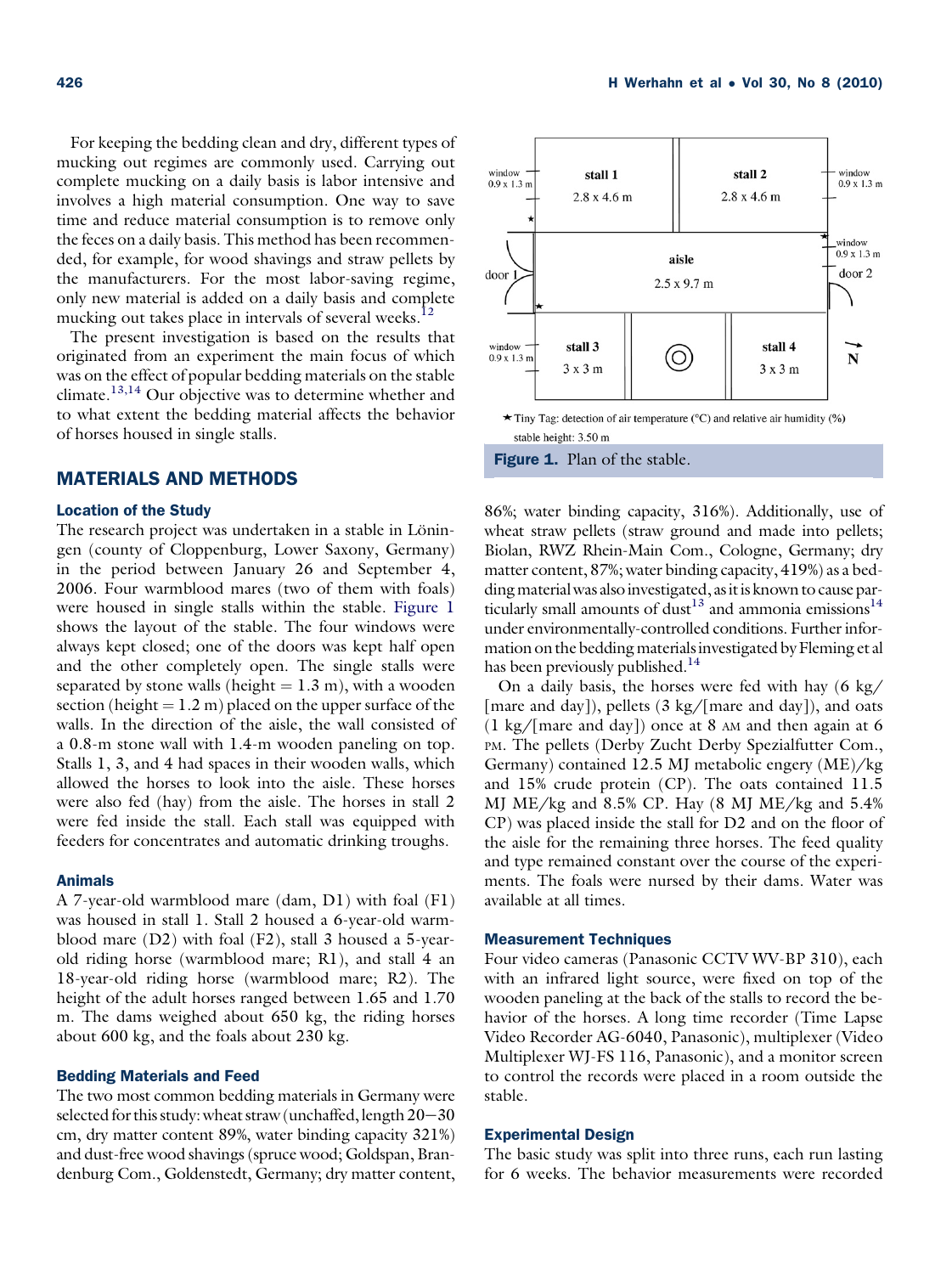in the last run, by which time the horses were already used to the change of bedding material. In each run, the bedding materials were used for 2 weeks. In this study, when straw was used (between August 9 and 21, 2006), it was necessary to add new material daily<sup>12</sup>; 11 kg of straw per stall was strewn on a daily basis in this study. Following the manufacturers' instructions, the bedding made of straw pellets (between July 26 and August 6, 2006) was kept about 5 cm deep and the bedding of wood shavings (between August 23 and September 4, 2008) about 25 cm deep. The manufacturers also suggest adding new material in intervals of 2 weeks; therefore, no new material was added within the 2 weeks of the experiment. The total amount of bedding material placed in the four stalls was as follows: straw, 225 kg in stalls 1 and 2, 150 kg in stalls 3 and 4 (plus 11 kg daily); straw pellets 33 kg in stalls 1 and 2, 22 kg in stalls 3 and 4; shavings 150 kg in stalls 1 and 2, 120 kg in stalls 3 and 4.

The behavior of the horses was observed and analyzed continuously by an individual on the first (period 1) and last 3 days (period 2) of each bedding alternative in the last of the three runs (6 days for each of the three bedding alternatives for six horses, 108 data sets in total). Because the horses spent 6 to 7 hours a day out at the pasture, the behavioral observations for each horse were carried out daily for  $15$  hours (6 PM-11 AM). The observations were noted when the horses returned to the stable from the pasture. The frequency, mean duration per appearance, and total duration within 15 hours were documented for each behavior type. The 20 observed behavior types were grouped into the following five categories: eating (including eating hay and concentrates), standing (including dozing and watching with their head out), lying (including sternal recumbency and lateral recumbency), occupation with bedding material (including eating, nuzzling, and investigating the material), and other (including behaviors of short duration and/or little frequency; eg, locomotion, drinking, rolling, and grooming).

#### Statistical Analysis

The statistical evaluation of the data was carried out with the software program SAS 9.1 (SAS Inst. Inc, Cary, NC, USA). The following behavior data had to be logarithmically transformed into Gaussian distribution: frequency of occupation with bedding, lying, sternal recumbency, and lateral recumbency; mean duration of eating, standing, occupation with bedding and lateral recumbency; and total duration of occupation with bedding, and lateral recumbency.

The analysis of variance was computed using the GLM procedure with the significance level at  $P \leq .05$ . Probability values between  $.05$  and  $.1$  were noted as tendencies ( $t$ -test). For all behaviors, the fixed effects of the bedding alternative (straw pellets, straw, and wood shavings), the



Figure 2. Determined time budgets of the behavior inside the stall subdivided according to bedding materials (observation period 15 hours;  $n = 108$ ; a, b = least squares means within a behavior with different letters are significantly different  $[P < .05]$ ).

observation period (period 1 = days 1-3; period 2 = days  $11-13$ ), and the horse were considered. Additionally, for the two behaviors "standing" and "occupation with bedding," the interactions between the bedding alternative and the horse and between the bedding alternative and the observation period were also considered. Moreover, for the behavior "lying," the fixed effect of the observation day (within the period) and the interactions between bedding alternative and horse, bedding alternative and observation period, observation period and horse, bedding alternative and observation day, were also taken into account.

#### RESULTS

#### Time Budgets

For the daily observation time of 15 hours, the time budgets for the total duration of the five main behavior groups—standing, eating, lying, occupation with bedding, and other-were generated (mean values of all horses and observation days; Fig. 2, [Table 1](#page-3-0)). The bedding material had a significant influence on the frequency, mean duration per appearance, and total duration of occupation with bedding ( $P < .0001$ ). In all cases, compared with other materials, the horses spent more time occupying straw bedding than on the other materials. In contrast, the behavior "standing" was performed in a lower frequency and in a shorter total duration ( $P < .0001$ ). Straw bedding also caused a significantly longer total duration of lying than straw pellets ( $P = .0094$ ; [Table 1](#page-3-0)).

## Influence of the Individual Horse

Each horse had a highly significant influence on all the observed behaviors with respect to frequency, mean duration per appearance, and total duration ( $P < .0001$ ). [Figure 3](#page-3-0) presents this influence using the example of total duration of the behavior "occupation with bedding." D2 spent the longest time occupied with the bedding and the two foals spent more time occupied with the bedding than the riding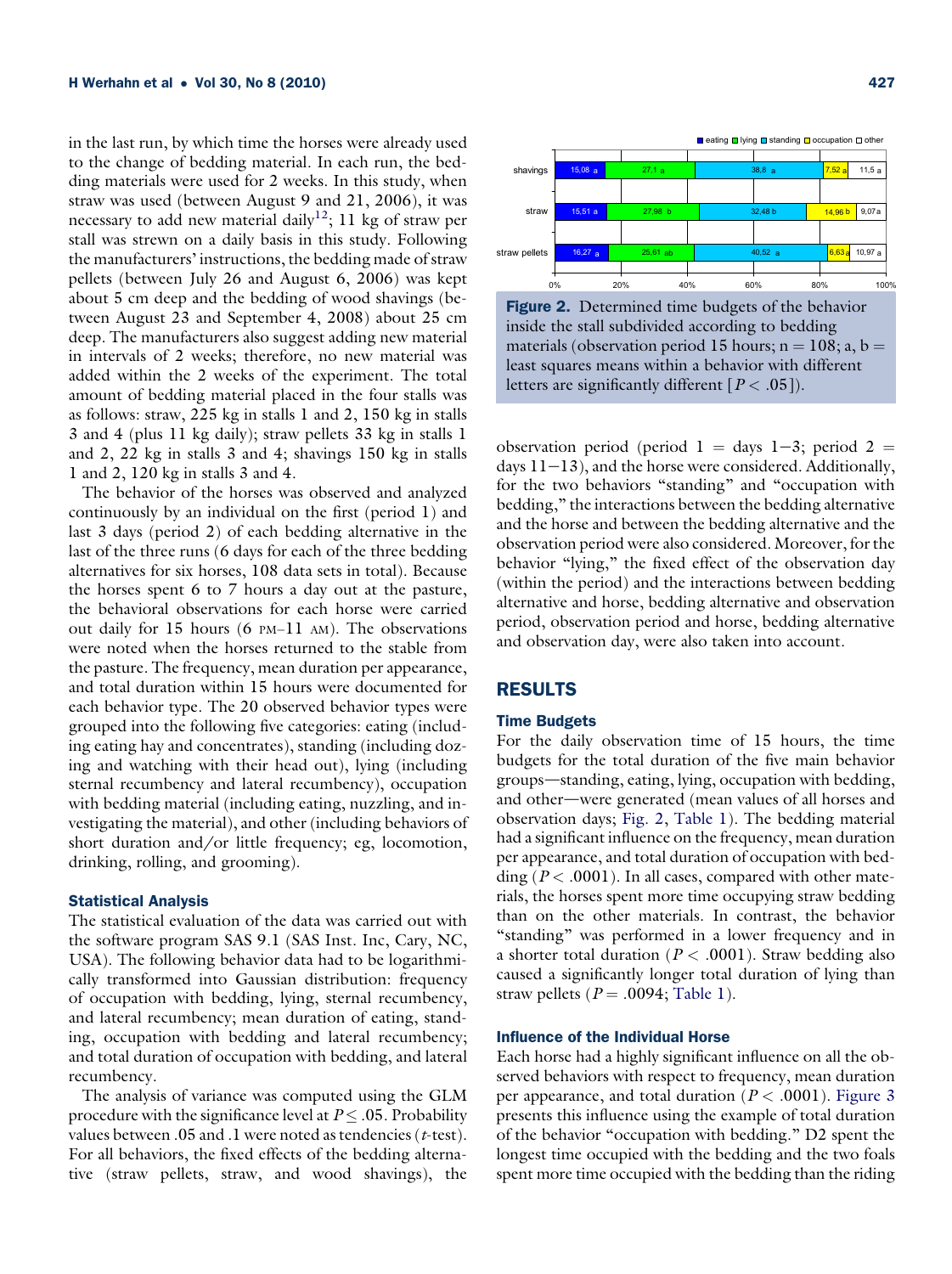|                      |    | <b>Standing</b>    |           | <b>Eating</b>      |           | <b>Lying</b>       |           | <b>Occupation</b>  |           |
|----------------------|----|--------------------|-----------|--------------------|-----------|--------------------|-----------|--------------------|-----------|
|                      | n  | <b>LSM</b>         | <b>SE</b> | <b>LSM</b>         | <b>SE</b> | <b>LSM</b>         | <b>SE</b> | <b>LSM</b>         | <b>SE</b> |
| Total duration (hrs) |    |                    |           |                    |           |                    |           |                    |           |
| Straw pellets        | 36 | 6.08 <sup>a</sup>  | 0.14      | $2.44^{\rm a}$     | 0.10      | 3.84 <sup>a</sup>  | 0.09      | 0.99 <sup>a</sup>  | 0.11      |
| Straw                | 36 | $4.87^{b}$         | 0.14      | $2.33^{a}$         | 0.10      | 4.20 <sup>b</sup>  | 0.09      | $2.24^{b}$         | 0.11      |
| Shavings             | 36 | 5.82 <sup>a</sup>  | 0.14      | 2.26 <sup>a</sup>  | 0.10      | $4.06^{a,b}$       | 0.09      | $1.13^{a}$         | 0.11      |
| Frequency            |    |                    |           |                    |           |                    |           |                    |           |
| Straw pellets        | 36 | $37.75^{\rm a}$    | 1.41      | 21.72 <sup>a</sup> | 1.01      | $22.47^{\rm a}$    | 0.91      | 15.31 <sup>a</sup> | 1.12      |
| Straw                | 36 | 30.00 <sup>b</sup> | 1.41      | $19.44^a$          | 1.01      | $22.00^a$          | 0.91      | $24.25^{b}$        | 1.12      |
| Shavings             | 36 | 37.89 <sup>a</sup> | 1.41      | $19.42^{\rm a}$    | 1.01      | 21.11 <sup>a</sup> | 0.91      | $17.11^a$          | 1.12      |
| Mean duration (mins) |    |                    |           |                    |           |                    |           |                    |           |
| Straw pellets        | 36 | $10.75^{\circ}$    | 0.47      | 7.19 <sup>a</sup>  | 0.45      | 11.62 <sup>a</sup> | 0.61      | $3.47^{\rm a}$     | 0.23      |
| Straw                | 36 | $10.27^{a,b}$      | 0.47      | $7.40^{\rm a}$     | 0.45      | $13.58^{b}$        | 0.61      | $5.65^{\rm b}$     | 0.23      |
| <b>Shavings</b>      | 36 | $9.73^{b}$         | 0.47      | $7.78^{a}$         | 0.45      | $13.06^{b}$        | 0.61      | $3.35^{a}$         | 0.23      |

<span id="page-3-0"></span>Table 1. Total duration, frequency, and mean duration of the behaviors standing, eating, lying, and occupation subdivided according to bedding materials ( $n = 108$ )

n, number of values; LSM, least squares means; SE, standard error.

<sup>a,b</sup> Least squares means within a variable with unlike superscripts are significantly different ( $P < .05$ ).

horses and D1. All the horses showed the longest time occupied on straw bedding; in three of the cases it was significantly different from the other two materials ( $P < .05$ ) and in one case, it was significantly longer than on straw pellets  $(P = .0312)$ . No significant differences between the bedding materials could be found in D2 and F2 ([Table 2](#page-4-0)). These horses were fed hay inside their stall.

# Influence of the Observation Period on the Time Spent Lying

In some cases, the observation period influenced the behavior "lying" either in tendency or significantly. In [Table 3](#page-5-0), the behavior "lying" in periods 1 and 2 is presented, subdivided into sternal and lateral recumbency on the basis of type of bedding material. When the bedding consisted of wood shavings, the phases spent lying in sternal recumbency in period 1 were significantly shorter than in period 2 ( $P = .0464$ ). The results from the other two materials reported the same tendency but they were not statistically significant. In contrast, the phases spent lying in lateral recumbency in period 1 were significantly longer than in period 2. These results were also not statistically significant, but tendencies could be recognized for straw  $(P = .0620)$  and straw pellets  $(P = .0792)$ . In most cases, the phases of sternal recumbency are clearly longer than phases in lateral recumbency. No differences could be found in total duration and frequency of lying between periods 1 and 2 ([Table 3\)](#page-5-0).

## **DISCUSSION**

When kept on straw bedding, the horses spent the maximum time with the behavior "occupation with bedding"



Figure 3. Least squares means and standard error of total duration of occupation with bedding subdivided according to horses and bedding materials (observation period 15 hours;  $n = 108$ ; n.s.  $=$  not significant; a, b, c  $=$ least squares means within a horse with different letters are significantly different  $[P < .05]$ ).

and the shortest with the behavior "standing." It is known that horses in the wild are occupied with finding feed for about 60% of the day. $10,15$  In contrast, horses housed in stables usually spend a lot more time standing without occupation (upto 65%) and only about 15% of the day eat-ing.<sup>[15](#page-6-0)</sup> This situation can lead to the development of stereotypic behavior.<sup>[7](#page-6-0)</sup> Providing horses with a possibility to occupy themselves with bedding material should have an important influence on how animal-friendly the housing system is.<sup>2</sup> On the basis of this, compared with wood shavings and straw pellets, straw as a bedding material seems to meet the requirements of the horses in terms of occupation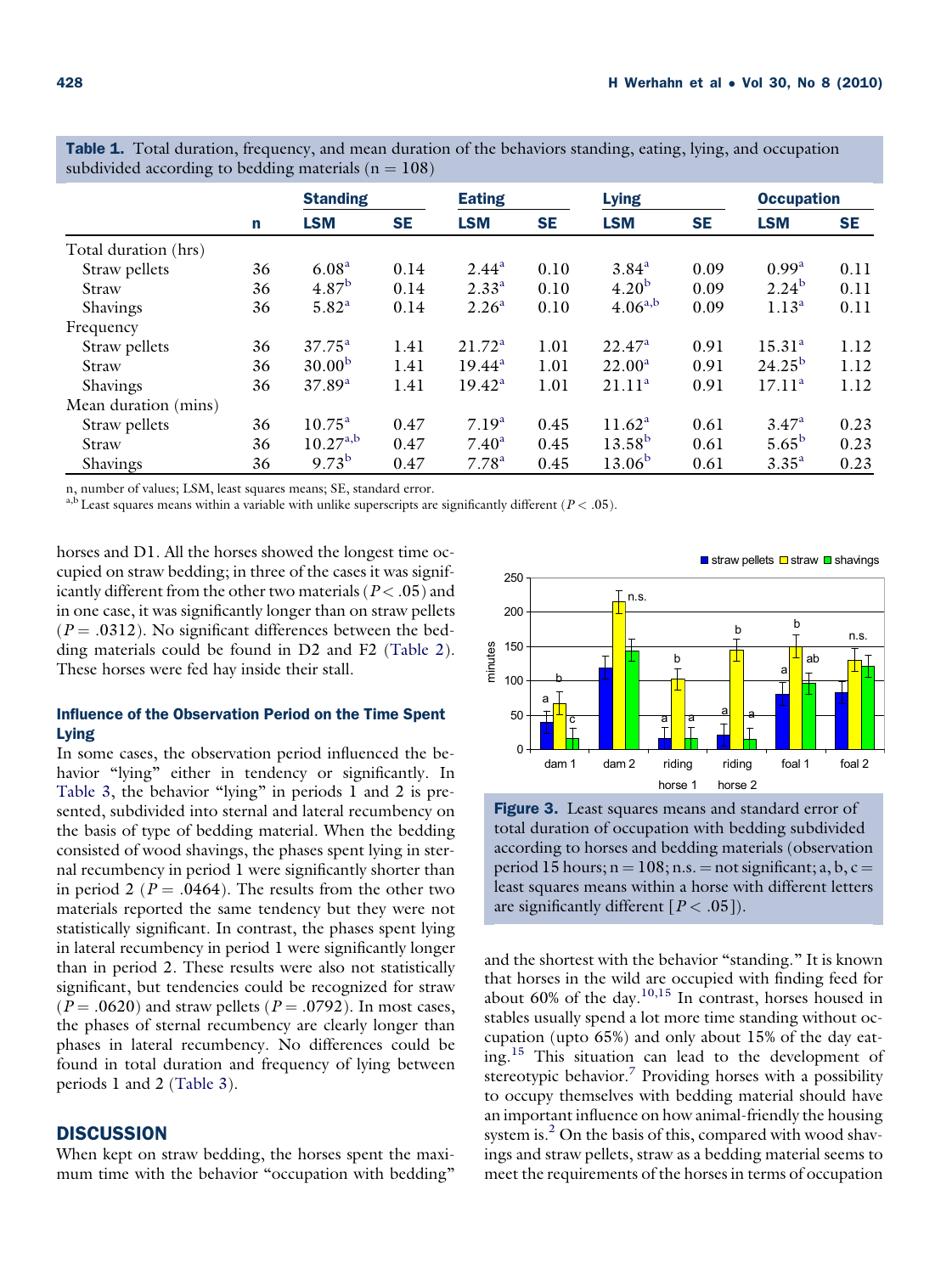|                |   |                   | <b>Total duration (hrs)</b> |                    |           | <b>Mean duration (mins)</b> |           |
|----------------|---|-------------------|-----------------------------|--------------------|-----------|-----------------------------|-----------|
|                | n | <b>LSM</b>        | <b>SE</b>                   | <b>LSM</b>         | <b>SE</b> | <b>LSM</b>                  | <b>SE</b> |
| Dam 1          |   |                   |                             |                    |           |                             |           |
| Straw pellets  | 6 | $0.65^{\rm a}$    | 0.27                        | $14.17^{a,b}$      | 2.74      | 2.46 <sup>a</sup>           | 0.56      |
| Straw          | 6 | $1.12^{b}$        | 0.27                        | $18.66^a$          | 2.74      | 3.46 <sup>b</sup>           | 0.56      |
| Shavings       | 6 | 0.25 <sup>c</sup> | 0.27                        | $9.83^{a,b}$       | 2.74      | 1.33 <sup>c</sup>           | 0.56      |
| Dam 2          |   |                   |                             |                    |           |                             |           |
| Straw pellets  | 6 | 1.99 <sup>a</sup> | 0.27                        | 19.00 <sup>a</sup> | 2.74      | 6.71 <sup>a</sup>           | 0.56      |
| Straw          | 6 | 3.58 <sup>a</sup> | 0.27                        | $24.33^{a}$        | 2.74      | $8.48^{a}$                  | 0.56      |
| Shavings       | 6 | $2.40^{\rm a}$    | 0.27                        | $17.33^{a}$        | 2.74      | 8.09 <sup>a</sup>           | 0.56      |
| Riding horse 1 |   |                   |                             |                    |           |                             |           |
| Straw pellets  | 6 | 0.26 <sup>a</sup> | 0.27                        | 9.00 <sup>a</sup>  | 2.74      | 1.48 <sup>a</sup>           | 0.56      |
| Straw          | 6 | 1.70 <sup>b</sup> | 0.27                        | 20.00 <sup>b</sup> | 2.74      | $5.22^{b}$                  | 0.56      |
| Shavings       | 6 | 0.26 <sup>a</sup> | 0.27                        | $9.33^{a}$         | 2.74      | 1.65 <sup>a</sup>           | 0.56      |
| Riding horse 2 |   |                   |                             |                    |           |                             |           |
| Straw pellets  | 6 | $0.35^{a}$        | 0.27                        | 8.00 <sup>a</sup>  | 2.74      | 2.47 <sup>a</sup>           | 0.56      |
| Straw          | 6 | 2.40 <sup>b</sup> | 0.27                        | 20.00 <sup>b</sup> | 2.74      | 7.09 <sup>b</sup>           | 0.56      |
| Shavings       | 6 | $0.24^{a}$        | 0.27                        | 9.00 <sup>a</sup>  | 2.74      | 1.61 <sup>c</sup>           | 0.56      |
| Foal 1         |   |                   |                             |                    |           |                             |           |
| Straw pellets  | 6 | 1.35 <sup>a</sup> | 0.27                        | 20.17 <sup>a</sup> | 2.74      | 3.91 <sup>a</sup>           | 0.56      |
| Straw          | 6 | 2.50 <sup>b</sup> | 0.27                        | 27.17 <sup>a</sup> | 2.74      | $5.82^{b}$                  | 0.56      |
| Shavings       | 6 | $1.59^{a,b}$      | 0.27                        | $26.33^{a}$        | 2.74      | $3.37^{a}$                  | 0.56      |
| Foal 2         |   |                   |                             |                    |           |                             |           |
| Straw pellets  | 6 | 1.38 <sup>a</sup> | 0.27                        | 21.50 <sup>a</sup> | 2.74      | 3.78 <sup>a</sup>           | 0.56      |
| Straw          | 6 | 2.17 <sup>a</sup> | 0.27                        | $35.33^{b}$        | 2.74      | 3.81 <sup>a</sup>           | 0.56      |
| Shavings       | 6 | 2.02 <sup>a</sup> | 0.27                        | $30.83^{a}$        | 2.74      | 4.05 <sup>a</sup>           | 0.56      |

<span id="page-4-0"></span>**Table 2.** Total duration, frequency, and mean duration of the behavior occupation with bedding subdivided according to bedding materials and horses ( $n = 108$ )

n, number of values; LSM, least squares means; SE, standard error.

a,b,c Least squares means within the horse with unlike superscripts are significantly different ( $P < .05$ ).

most suitably and in turn improves their welfare. These findings concur with the results from a study by Mills et al<sup>[16](#page-6-0)</sup> regarding preferences between bedding materials in Thoroughbred horses. On the basis of the fact that horses also eat some bedding material while they are occupied with it, the present study proves the hypothesis that time spent standing is reduced when horses in single stalls spend more time eating. $17$ 

In comparison, Mills and McDonnell reported that the time spent lying is not influenced by the time spent eat-ing.<sup>[17](#page-6-0)</sup> In general, this hypothesis can also be supported by the present results, even though the straw bedding led to a 3% increase in lying behavior than straw pellets. This might indicate that beddings made of straw pellets are less comfortable than straw and even wood shavings. In fact, the straw pellet mattress was (in adherence to the manufacturers' instructions) only 5-cm deep. Possibly, this depth is not enough to create a comfortable bed for the horses. In contrast to the present study and Mills and McDonnell, $^{17}$  $^{17}$  $^{17}$  Fader<sup>[18](#page-6-0)</sup> observed more occurrence of the

"lying" behavior on shavings than on straw in open housing systems and less "lying" when horses were fed additional roughage.

Considerable differences were observed between the individual horses. This result was expected because the group was small and very heterogeneous with respect to age (foals, adults between 5 and 18 years) and physiological condition (dams, foals, and riding horses). All the horses spent most of their time occupied with bedding made of straw. However, for D2 and F2, the time spent occupied with bedding was not significantly different between the materials. This latter result was considered to be because of the fact that these horses (living in stall 2) were fed with hay *within* their stall, whereas all the other horses had their hay placed in the aisle. Because of the presence of the hay within the stall, there was mixing of the feed and bedding. Therefore, when the horses are provided with their ration within their stalls (as was the case in this study), the behavior "occupation with bedding" is prolonged because the horses have to search for bits of hay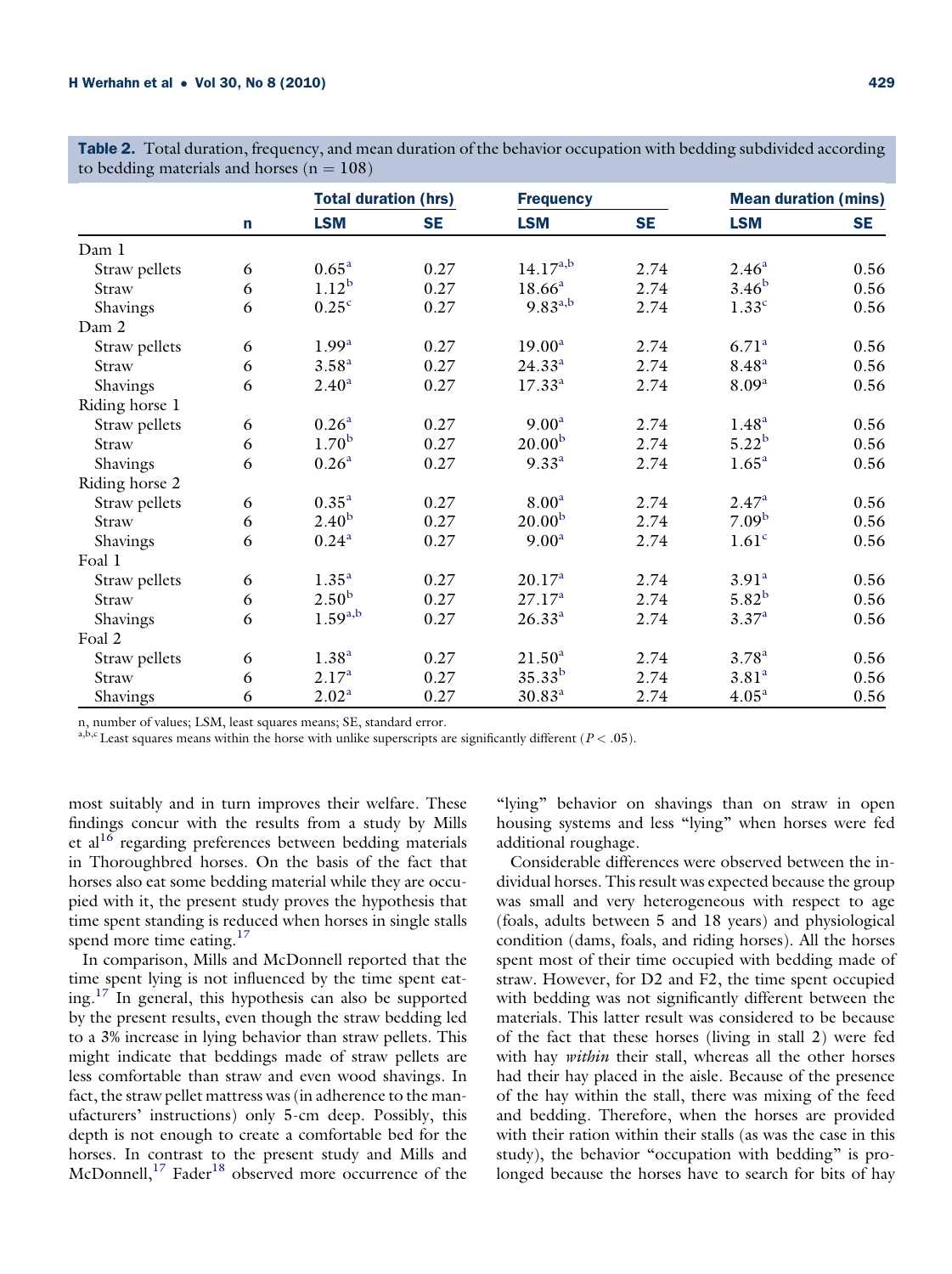|                    |    | <b>Total duration (hrs)</b> |           | <b>Frequency</b>   |           | <b>Mean Duration (mins)</b> |           |
|--------------------|----|-----------------------------|-----------|--------------------|-----------|-----------------------------|-----------|
|                    | n  | <b>LSM</b>                  | <b>SE</b> | <b>LSM</b>         | <b>SE</b> | <b>LSM</b>                  | <b>SE</b> |
| Sternal recumbency |    |                             |           |                    |           |                             |           |
| Straw pellets      |    |                             |           |                    |           |                             |           |
| Period 1           | 18 | 2.61 <sup>a</sup>           | 0.12      | $13.44^a$          | 0.68      | $12.75^{\circ}$             | 0.92      |
| Period 2           | 18 | $2.83^{a}$                  | 0.12      | 14.06 <sup>a</sup> | 0.68      | $13.65^a$                   | 0.92      |
| Straw              |    |                             |           |                    |           |                             |           |
| Period 1           | 18 | 3.08 <sup>a</sup>           | 0.12      | $13.83^{a}$        | 0.68      | 14.94 <sup>a</sup>          | 0.92      |
| Period 2           | 18 | 3.06 <sup>a</sup>           | 0.12      | 13.11 <sup>a</sup> | 0.68      | 16.79 <sup>a</sup>          | 0.92      |
| Shavings           |    |                             |           |                    |           |                             |           |
| Period 1           | 18 | 2.91 <sup>a</sup>           | 0.12      | 13.50 <sup>a</sup> | 0.68      | 14.76 <sup>a</sup>          | 0.92      |
| Period 2           | 18 | $3.14^{a}$                  | 0.12      | $12.39^{a}$        | 0.68      | $17.40^{b}$                 | 0.92      |
| Lateral recumbency |    |                             |           |                    |           |                             |           |
| Straw pellets      |    |                             |           |                    |           |                             |           |
| Period 1           | 18 | 1.19 <sup>a</sup>           | 0.08      | 8.28 <sup>a</sup>  | 0.64      | $6.14^{a}$                  | 0.52      |
| Period 2           | 18 | 1.05 <sup>a</sup>           | 0.08      | 9.17 <sup>a</sup>  | 0.64      | $4.74^{a}$                  | 0.52      |
| Straw              |    |                             |           |                    |           |                             |           |
| Period 1           | 18 | 1.26 <sup>a</sup>           | 0.08      | 9.17 <sup>a</sup>  | 0.64      | $5.99^{a}$                  | 0.52      |
| Period 2           | 18 | 0.99 <sup>a</sup>           | 0.08      | 7.89 <sup>a</sup>  | 0.64      | 4.55 <sup>a</sup>           | 0.52      |
| Shavings           |    |                             |           |                    |           |                             |           |
| Period 1           | 18 | 1.19 <sup>a</sup>           | 0.08      | 8.44 <sup>a</sup>  | 0.64      | $5.98^{a}$                  | 0.52      |
| Period 2           | 18 | $0.89^{a}$                  | 0.08      | $7.89^{a}$         | 0.64      | $5.35^{a}$                  | 0.52      |
| Total recumbency   |    |                             |           |                    |           |                             |           |
| Straw pellets      |    |                             |           |                    |           |                             |           |
| Period 1           | 18 | 3.80 <sup>a</sup>           | 0.13      | 21.72 <sup>a</sup> | 1.29      | 11.61 <sup>a</sup>          | 0.88      |
| Period 2           | 18 | 3.88 <sup>a</sup>           | 0.13      | $23.22^a$          | 1.29      | 11.62 <sup>a</sup>          | 0.88      |
| Straw              |    |                             |           |                    |           |                             |           |
| Period 1           | 18 | 4.34 <sup>a</sup>           | 0.13      | $23.00^a$          | 1.29      | $12.89^{a}$                 | 0.88      |
| Period 2           | 18 | 4.06 <sup>a</sup>           | 0.13      | 21.00 <sup>a</sup> | 1.29      | 14.27 <sup>a</sup>          | 0.88      |
| Shavings           |    |                             |           |                    |           |                             |           |
| Period 1           | 18 | 4.10 <sup>a</sup>           | 0.13      | $21.94^a$          | 1.29      | 12.90 <sup>a</sup>          | 0.88      |
| Period 2           | 18 | 4.03 <sup>a</sup>           | 0.13      | $20.28^{a}$        | 1.29      | 14.31 <sup>a</sup>          | 0.88      |

<span id="page-5-0"></span>Table 3. Total duration, frequency, and mean duration of the behavior lying subdivided according to sternal, lateral, and total recumbency, bedding materials, and periods  $(n = 108)$ 

n, number of values; LSM, least squares means; SE, standard error.

<sup>a,b</sup> Least squares means within behavior and material with unlike superscripts are significantly different ( $P < .05$ ).

within the bedding. In contrast, only minor differences in occupation would be expected if the horse's roughage ration was fed ad libitum.

Among the foals, the time spent being occupied with bedding did not differ as much between the materials as compared with the adult horses (apart from D2). They probably spent more time exploring their environment in general than the adult horses because of their natural curiosity at that age.

When horses are occupied with bedding, they have their head facing downward. This position is the physiologic posture for more than half of the day in the wild<sup>[2](#page-6-0)</sup> and for that reason is considered to be positive for horse welfare.

The differences between periods 1 and 2 in mean duration per lying down episode reported only tendencies, and therefore did not allow a clear interpretation. We hypothesized that the total time spent lying would be shorter in period 1 than in period 2 because horses need to get used to a changed environment-in this case bedding material—before they perform normal lying behavior.<sup>19,520</sup> However, we did not obtain this expected result. No significant difference or tendency in total recumbency between periods 1 and 2 was reported. However, when the mean duration of recumbency was divided into sternal and lateral recumbency, some differences between period 1 and 2 could be registered (Table 3). To explain this observation further investigations are necessary because the differences are still not quite clear. Pedersen et al<sup>[8](#page-6-0)</sup> observed that horses kept on straw bedding spent three times more time in lateral recumbency than those kept on wood shavings. Our